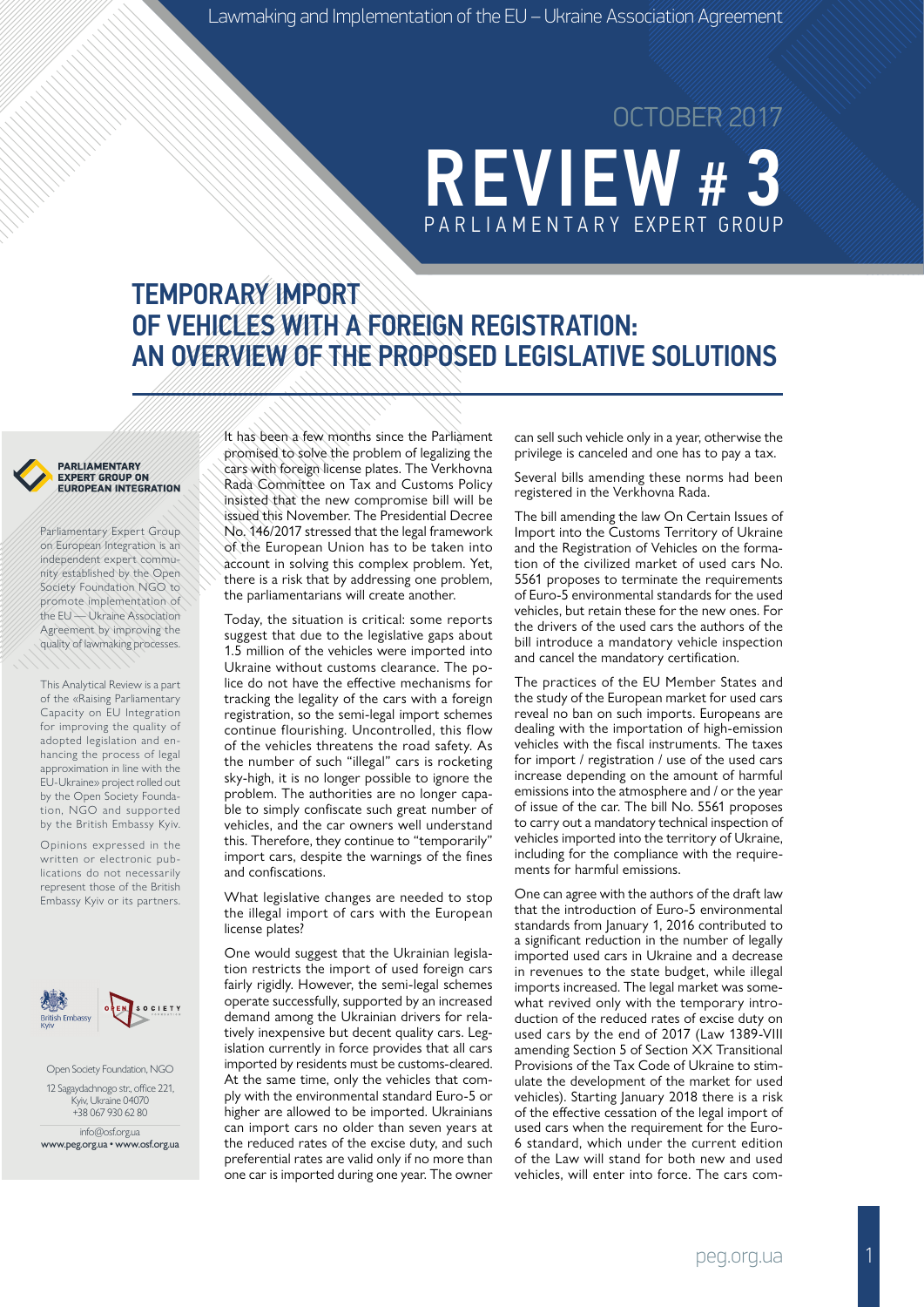

plying with this standard were manufactured in Europe staring 2014. Without termination of the Euro standard provisions for used cars, the situation will further aggravate, since most of the imported cars with the European license plates are of the cheapest price segment. Their potential owners have no ability to purchase an Audi or a Volkswagen no older than three years.

The bills amending Article 2 of the Law On Certain Issues of Importation into the Customs Territory of Ukraine and the Registration of Vehicles regarding the improvement of the norms of the law No. 5470 and 5470-d, in particular, abolish the provisions on entry into the territory of Ukraine of vehicles that meet the environmental standards only. According to the acting legislation of Ukraine, checking of conformity of vehicles with the environmental norms is carried out twice: at the customs registration by the customs authority and during state registration by the territorial bodies of the Ministry of Internal Affairs. The bills №5470 and 5470-d foresee such control only during the state registration, which will allow be upgrade the vehicle to the appropriate technical condition in Ukraine. Both initiatives comply with the EU law and can be adopted. Either will partially solve the problems with the customs clearance of foreign cars and eliminate the social tension.

Today the reduced rates of excise taxes on imports of used cars still apply; they allow to reduce the cost of customs clearance by a range from 30 to 40 per cent. But the relevant law No. 1389-VIII, conditionally referred to as "The law on the reduction of excise duty", will expire in 2019. However, the Verkhovna Rada registered a bill No. 5562, which proposes to extend the effect of reduced excise rates until December 31, 2020. Additionally, the bill proposes to remove restrictions on the application of these rates: the current legislation allows an individual to apply for the reduced excise duty with no more than one car for one year, and sell this vehicle no earlier than in a year. If the document is adopted, the reduced rates will also apply to imported cars manufactured in 2010 or earlier.

There is no uniform legislative approach to the issue of the excise tax on used vehicles in the EU. The above draft law certainly does not contradict Ukraine's obligations under the Association Agreement and the principles of the EU law, thus the concessional terms of excise duties on used cars may be extended. The authors

of the bill believe that such relaxation should reduce the black market and contribute to the balanced customs policy.

All three above legislative initiatives aim to create the equal opportunities for the car owners who import or plan to import the vehicles into Ukraine. There are, however, other initiatives, such as proposals to close the border for used cars imported with the semi-legal schemes or to allow those who have already imported such car to clear them at preferential rates, and leave the legislation as it is. If adopted, such initiatives will lead to the emergence of new problems. Firstly, the level of tension in the society will increase, as a very small part of drivers would wish to import cars issued post 2014. Secondly, preferences for a certain category of citizens, de-facto violators of the law, would distort the free market and competition, which completely contradicts the standards and principles of the EU.

Separately we will analyze the draft law amending the Customs Code of Ukraine regarding the regulation of transit and temporary import of vehicles for personal use No. 5567. The authors of the document suggest to allow the residents to import the used cars for a small fee and drive them without customs clearance for a year. After this year the driver would again pay the relevant tax rates and drive for another year without problems. A simple and understandable mechanism, so it seems.

However, it does not comply with Article 162 of EU Regulation No. 450/2008 and Article 250 of EU Regulation No. 952/2013, which provides for the temporary admission of goods with the possibility of full or partial exemption from customs duties only for non-residents. This principle is also enshrined in Convention relating to temporary admission as of 1990 (the Istanbul Convention). Article 5 of Annex C (Annex concerning means of transport) states that in order to qualify for the privileges, the vehicles must be registered in a territory other than that of temporary admission, in the name of a person established or resident in a territory other than that of temporary admission, and be imported and used by persons resident in such a territory.

In other words, there is no other way but to carry out the customs clearance of cars that actually belong to Ukrainian citizens, but nominally to Europeans.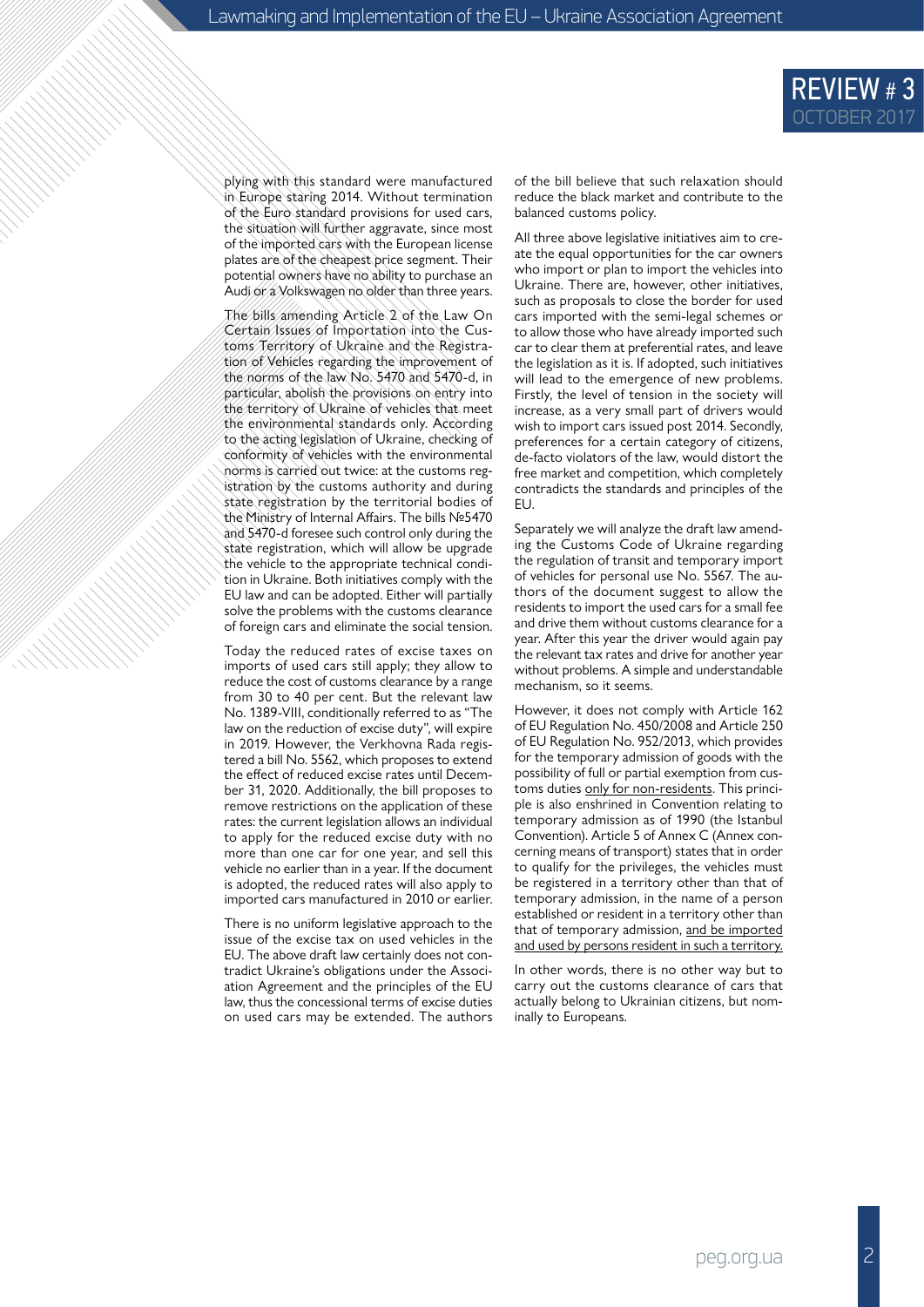

#### EUROPEAN INTEGRATION BILLS CONSIDERED CURRENTLY BY THE VERKHOVNA RADA OF UKRAINE (ІІI QUARTER 2017)

77777777

| N <sub>2</sub> | Registration<br>number | <b>Title</b>                                                                                                                                                                                                | <b>Stage</b>                                                                        |
|----------------|------------------------|-------------------------------------------------------------------------------------------------------------------------------------------------------------------------------------------------------------|-------------------------------------------------------------------------------------|
| 1.             | 0906                   | On the government control to observe<br>the compliance with laws on safety and<br>quality of food and animal feedstock, on<br>animals' health and welfare                                                   | Signed by the President<br>and returned<br>to Parliament                            |
| 2.             | 2009а-д                | On Environmental Impact Assessment<br>with the proposals of the President of<br>Ukraine as of 28.10.2016                                                                                                    | Signed by the President<br>and returned<br>to Parliament                            |
| 3.             | 2431                   | On amending legislation on protection<br>of economic competition regarding es-<br>tablishment by the Antimonopoly Com-<br>mittee of Ukraine the size of penalties<br>for violations of the competition laws | Handed<br>for additional second<br>reading (26.01.2016)                             |
| 4.             | 2845                   | On Animal Feedstock Security and Hy-<br>giene                                                                                                                                                               | Released by the<br>Committee to be<br>approved in principle<br>(30.06.2015)         |
| 5.             | 3445                   | On amending legislation on protection<br>of flora and fauna under international<br>agreements                                                                                                               | Prepared for the<br>second reading<br>(29.11.2016)                                  |
| 6.             | 4126-1                 | On Consumer Information on Food                                                                                                                                                                             | Returned for revision<br>to the introducing body<br>(03.10.2017)                    |
| 7.             | 4493                   | On the Electricity Market of Ukraine                                                                                                                                                                        | Signed by the President<br>and returned<br>to Parliament                            |
| 8.             | 4571                   | On amending Article 5 of the Law on<br>Distribution of Copies of Audiovisual<br>Works, Phonograms, Videograms,<br>Computer Programs, Databases to<br>combat piracy and improve the invest-<br>ment climate  | Received<br>the Committee<br>submission<br>for consideration                        |
| 9.             | 4577                   | On amending Article 31 of the Law on<br>Employment on regulating public works                                                                                                                               | Declined                                                                            |
| 10.            | 4578                   | On amending legislation on employment<br>of disabled persons                                                                                                                                                | Released by<br>the Committee to be<br>approved in the first<br>reading (17.06.2016) |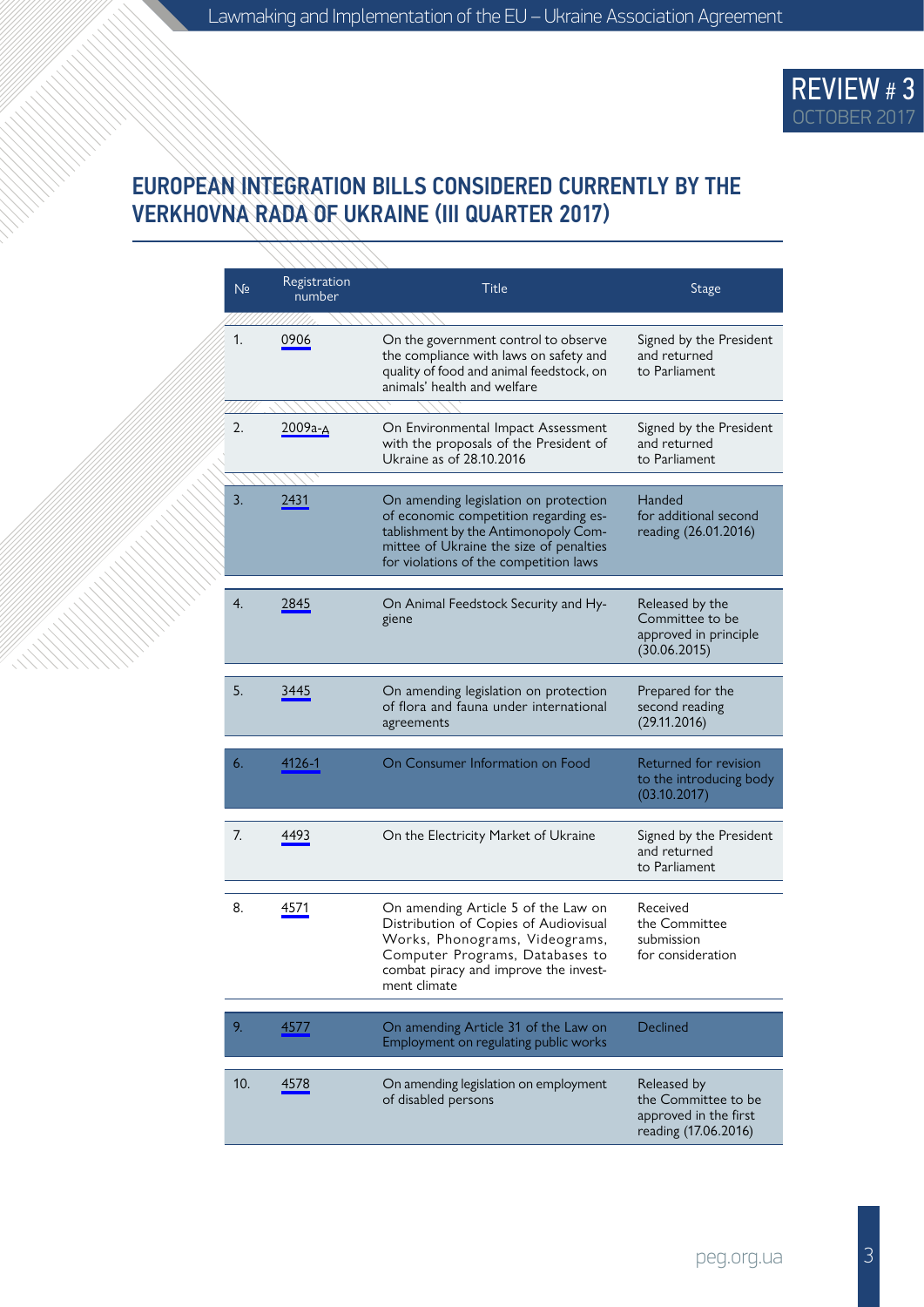### REVIEW # 3 OCTOBER 2017

| N <sub>2</sub> | Registration<br>number | Title                                                                                                                                              | Stage                                                                        |
|----------------|------------------------|----------------------------------------------------------------------------------------------------------------------------------------------------|------------------------------------------------------------------------------|
| 11             | 4579                   | On amending certain legislative acts of<br>Ukraine to acquire, exercise and protect<br>the copyright and related rights                            | Recalled (03.10.2017)                                                        |
| 12             | 4584                   | On amending certain laws of Ukraine<br>that regulate government statistics                                                                         | Received<br>the Committee<br>submission<br>for consideration<br>(31.05.2016) |
| 13             | 4589                   | On amending certain food safety laws<br>of Ukraine                                                                                                 | Released by the<br>Committee to be<br>approved in principle<br>(06.12.2016)  |
| 14             | 4591                   | On Business Ombudsman                                                                                                                              | Endorsed in the first<br>reading (31.05.2016)                                |
| 15             | 4593                   | On Rail Transport of Ukraine                                                                                                                       | Returned for revision<br>to the introducing body<br>(21.02.2017)             |
| 16             | 4611                   | On Requirements to Food Contact<br><b>Items and Materials</b>                                                                                      | Released by the<br>Committee to be<br>approved in principle<br>(20.09.2016)  |
| 17             | 4614                   | On amending the Customs Code of<br>Ukraine to protect intellectual property<br>in the movement of commodities across<br>customs borders of Ukraine | Not included onto the<br>agenda                                              |
| 18             | 4615                   | On amending the Customs Code of<br>Ukraine to comply with the EU -<br><b>Ukraine Association Agreement</b>                                         | Not included onto the<br>agenda                                              |
| 19             | 4619                   | On amending the Tax Code of Ukraine<br>(in regard to tobacco products taxation)                                                                    | Voted as<br>an amendment<br>(06.12.2016)                                     |
| 20             | 4629                   | On amending certain legislative acts of<br>Ukraine to protect the copyright and<br>related rights in the Internet                                  | Recalled (03.10.2017)                                                        |
| 21             | 4644                   | On amending certain legislative acts of<br>Ukraine to harmonize them with the<br>EU legislation on transportation of dan-<br>gerous goods          | Declined                                                                     |
| 22             | 4646                   | On amending the Law of Ukraine On<br>Accounting and Financial Reporting in<br>Ukraine to improve certain provisions                                | Considered while<br>revising the bill $4646 - A$                             |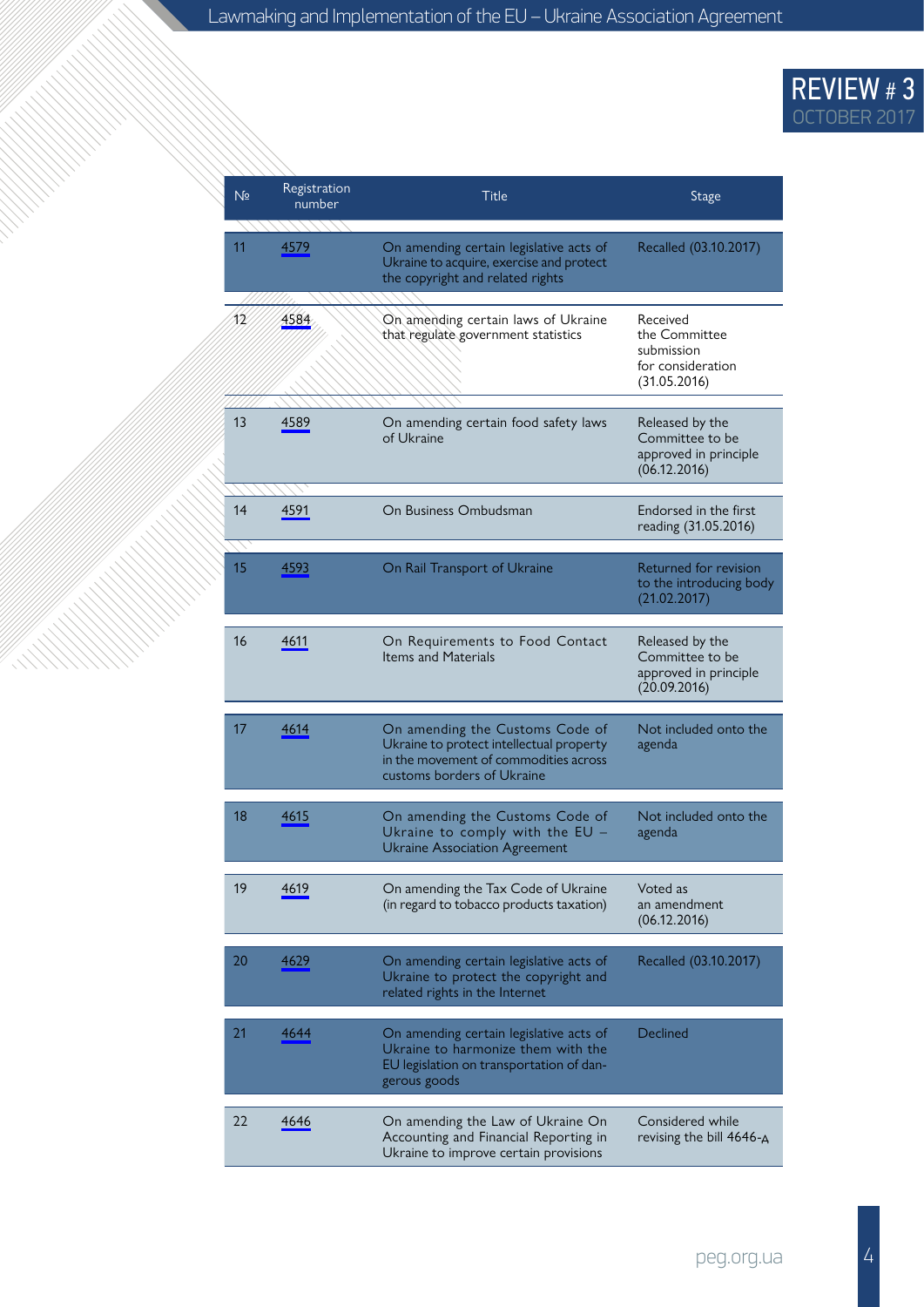### REVIEW # 3 OCTOBER 2017

| N <sub>2</sub> | Registration<br>number | Title                                                                                                                                                                                                                        | Stage                                                                        |
|----------------|------------------------|------------------------------------------------------------------------------------------------------------------------------------------------------------------------------------------------------------------------------|------------------------------------------------------------------------------|
| 23             | 4683                   | On amending certain automotive trans-<br>port acts of Ukraine to harmonize them<br>with the EU regulatory acts                                                                                                               | Returned for revision<br>to the introducing body<br>(21.02.2017)             |
| 24             | 4685                   | On Electronic Trust Services                                                                                                                                                                                                 | Adopted                                                                      |
| 25             | 4775                   | On amending certain laws of Ukraine<br>related to European groupings of<br>cross-border cooperation                                                                                                                          | Received<br>the Committee<br>submission<br>for consideration<br>(07.02.2017) |
| 26             | 4776                   | On amending the Tax Code of Ukraine<br>regarding peculiarities of taxation of im-<br>port of goods to Ukraine by authorized<br>economic operators                                                                            | Received<br>the Committee<br>submission<br>for consideration<br>(11.07.2017) |
| 27             | 4777                   | On amending the Customs Code of<br>Ukraine regarding authorized economic<br>operator and simplified customs for-<br>malities                                                                                                 | Received<br>the Committee<br>submission<br>for consideration<br>(11.07.2017) |
| 28             | 6229                   | On Ensuring Transparency in Extracting<br>Industries                                                                                                                                                                         | Included onto the<br>agenda (25.05.2017)                                     |
| 29             | 4901                   | On Commercial Accounting of Utility<br>Services                                                                                                                                                                              | Signed by the President<br>and returned<br>to Parliament                     |
| 30             | 4941-A                 | On the Energy Efficiency of Buildings                                                                                                                                                                                        | Signed by the President<br>and returned<br>to Parliament                     |
| 31             | 5448                   | On the basic principles and require-<br>ments for the organic production,<br>handling and labeling of the organic<br>products                                                                                                | Received<br>the Committee<br>submission<br>for consideration<br>(14.03.2017) |
| 32             | 5548                   | On amending legislation on protection<br>of consumer rights                                                                                                                                                                  | Being studied by the<br>Committee                                            |
| 33             | 5598                   | On the Energy Efficiency Fund                                                                                                                                                                                                | Signed by the President<br>and returned<br>to Parliament                     |
| 34             | 5627                   | On amending the Customs Code of<br>Ukraine to bring transit procedures in<br>line with the Convention on a common<br>transit procedure and Convention con-<br>cerning the simplification of formalities<br>in trade in goods | Received<br>the Committee<br>submission for<br>consideration                 |